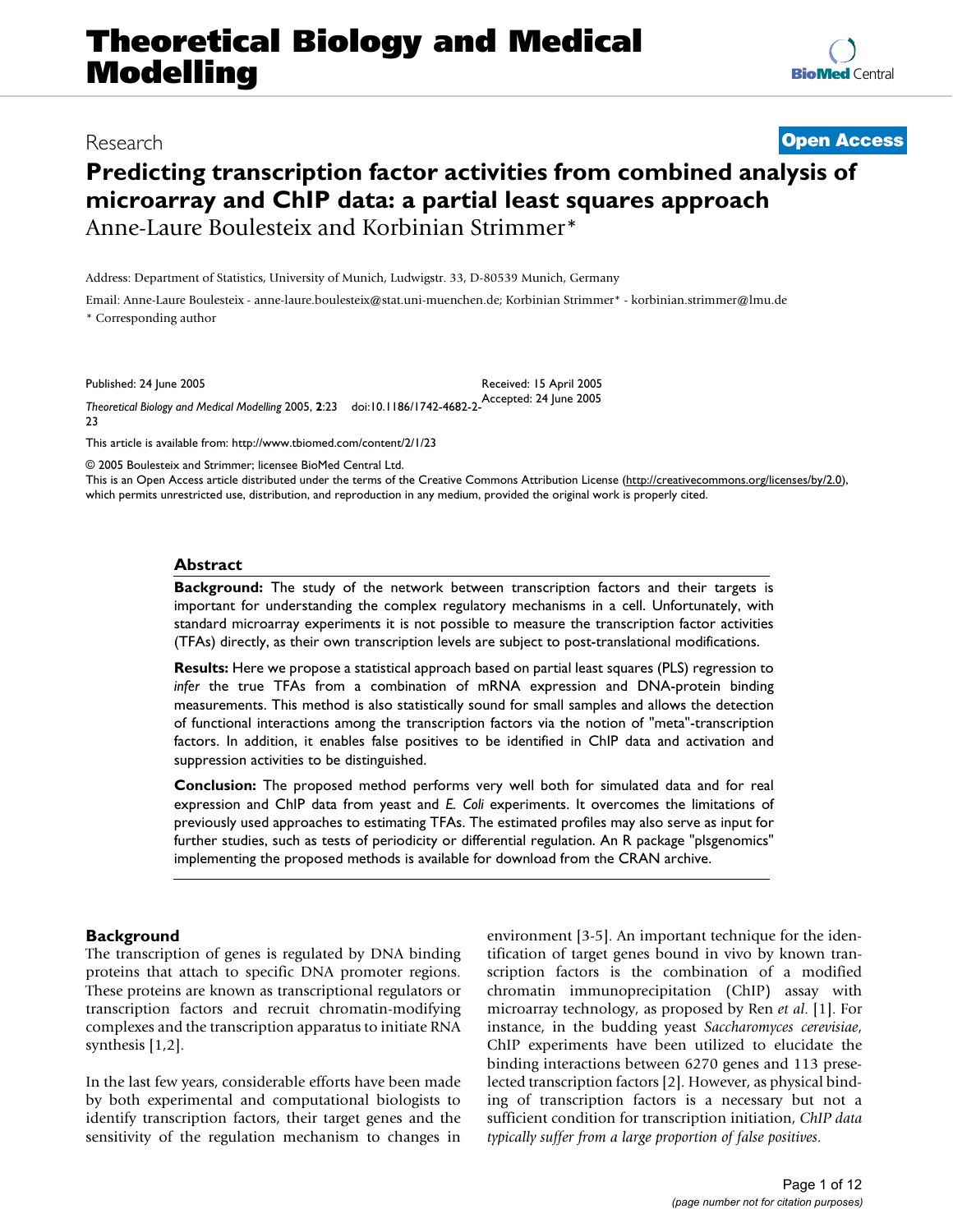Several attempts have also been made to recover the network structure between transcription factors and their targets using only the gene expression levels of both the transcription factors and the targets, either with [6] or without [7] assuming a subset of putative regulators. Such approaches implicitly assume that the measured gene expression levels of the transcription factors reflect their actual activity. However, owing to various complex posttranslational modifications as well as to interactions among transcription factors themselves, *regulator transcription levels are generally inappropriate proxies for transcription factor activities (TFA)*.

In a few recent papers, integrative analysis of gene expression data and ChIP connectivity data has been suggested as a way of overcoming these difficulties [8]. Most prominently, Liao and coworkers have developed the technique of "network component analysis" (NCA) [9,10], a dimension reduction approach to *inferring* the true regulatory activities. In NCA one can also incorporate further a priori qualitative knowledge about gene-transcription factor interactions [11]. Unfortunately, a major drawback of the original NCA method is that for identifiable reasons it imposes very strong restrictions on the network topologies allowed, which renders application of classic NCA difficult in many practical cases. Alter and Golub [12] introduced an approach for integrating ChIP and microarray data using pseudo-inverse projection. Like NCA, this method is based on algebraic matrix decomposition (in this case singular value decomposition). However, this ignores measurement and biological errors present in both connectivity and gene expression data. Kato *et al.* [13] proposed yet another integrative approach consisting of several steps combining sequence data, ChIP data and gene expression data. However, here gene expression is used only to check the coherence of expression profiles of genes with common sequence motifs, and not to estimate transcription factor activities. Finally, Gao *et al*. [14] suggested the "MA-Networker" algorithm, which employs multivariate regression to estimate TFAs and backward variable selection to identify the active transcription factors. Unlike the other approaches, it takes full account of stochastic error. However, for classical regression theory to be valid it is necessary not only that the number of gene targets is much greater than both the number of samples and the number of transcription factors, but also that the transcription factors are independent of each other. The latter condition in particular is clearly not generally satisfied with genome data.

Here, we suggest an alternative statistical framework to tackle the problem of network component and regulator analysis. Our approach centers around multivariate partial least squares (PLS) regression, a well-known analysis tool for high-dimensional data with many continuous response variables that has been widely applied, especially to chemometric data [15-17]. Using PLS we are able not only both to integrate and generalize previous NCA approaches, but also to overcome their respective limitations. In particular, PLS-based network component analysis offers a computationally highly efficient and statistically sound way to infer true TFAs for any given connectivity matrix. In addition, it allows statistical assessment of the available connectivity information, and also the discovery of interactions and natural groupings among regulatory genes (corresponding to "meta"-transcription factors).

# **Results**

#### *Network model*

Suppose gene expression data for *n* genes and *m* samples (= arrays, tissue types, time points etc.) are collected in a *n*

 $\times$  *m* data matrix  $\tilde{\mathbf{Y}}$  . Furthermore, let  $\tilde{\mathbf{X}}$  denote the socalled connectivity matrix with  $n$  rows and  $p$  columns.

Each column in  $\tilde{\mathbf{X}}$  describes the strength of interaction between one of *p* transcription factors and the *n* consid-

ered gene targets. The entries of  $\tilde{\mathbf{X}}$  can either be binary (0–1) or numeric (e.g. ChIP data), with a zero value indicating no physical binding between a transcription factor and a target.

In order to relate expression to connectivity data we consider the linear model

$$
\tilde{\mathbf{Y}} = \mathbf{A} + \tilde{\mathbf{X}} \tilde{\mathbf{B}} + \mathbf{E}, \qquad (1)
$$

where **A** is a  $n \times m$  constant matrix,  $\tilde{\mathbf{B}}$  is a  $p \times m$  matrix of regression coefficients and **E** is a *n* × *m* matrix containing

error terms. A contains the *m* different offsets, and  $\tilde{\mathbf{B}}$  *may be interpreted as the matrix of the true transcription factor activities (TFAs) of the p transcription factors for each of the m samples*.

It is worth noting that in this setting, unlike in most other gene expression analysis studies, the number of genes *n* is considered as the number of *cases* rather than the number of variables. In the present case the latter corresponds to the number of transcription factors *p* (hence, in general, *p* <*n*).

#### *NCA and MA-Networker algorithms*

The above model linking TFAs both with gene expression of the regulated genes and external connectivity information has been the subject of a series of recent studies.

In the classic network component analysis approach [9,10] the offset matrix **A** is set to zero and the remainder of Eq. 1 is interpreted as a dimension reduction that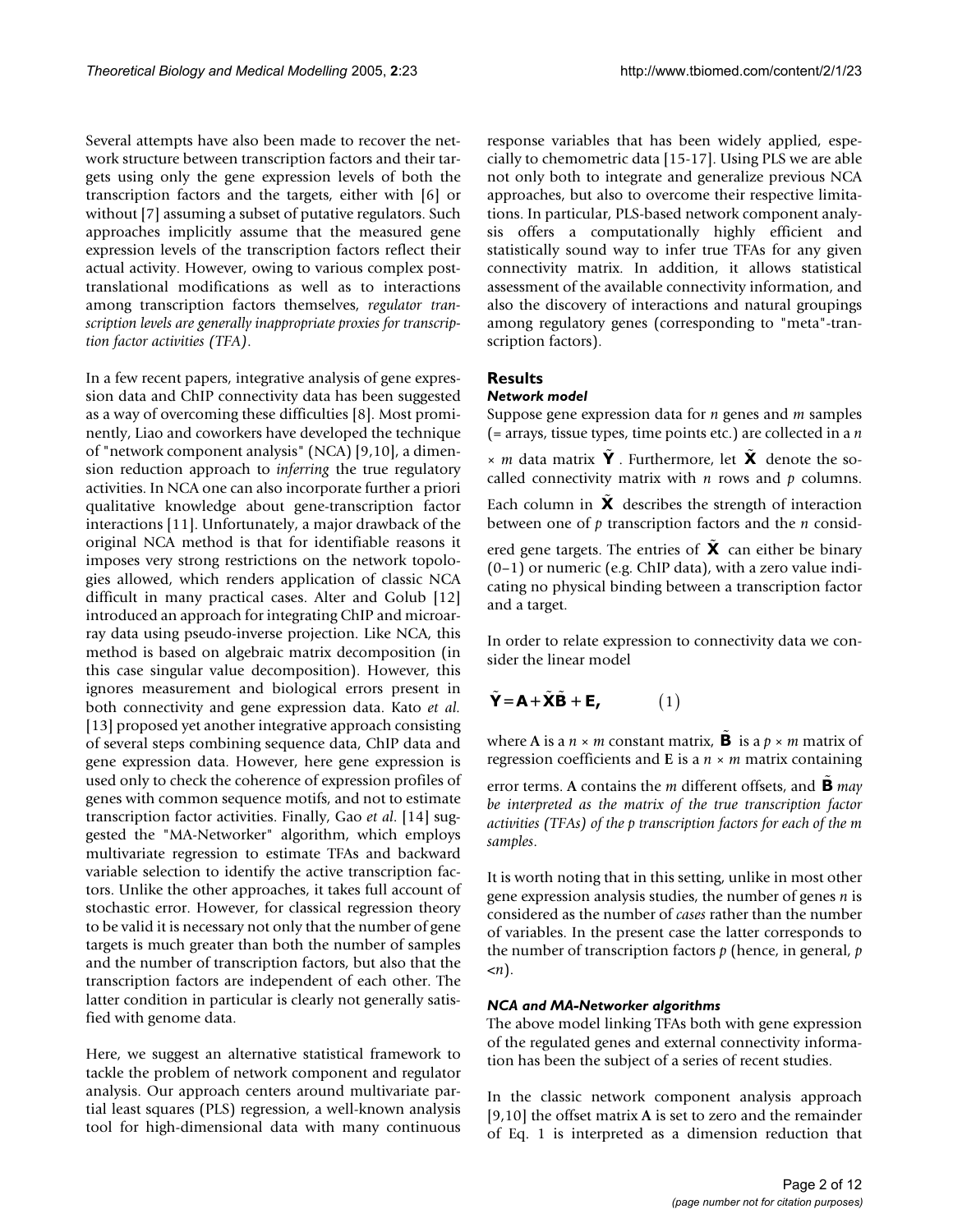projects the output layer  $\tilde{\mathbf{Y}}$  with *m* samples on to a "hidden" layer of *p* <*m* transcription factors. In the original NCA algorithm the coefficients  $\tilde{\mathbf{B}}$  are obtained via a novel matrix decomposition that respects the zero pattern constraint given in the connectivity matrix  $\tilde{\mathbf{X}}$  . Unfortunately, this also imposes rather strict identifiability condi-

tions. As a consequence, classic NCA may only be employed with certain classes of "NCA compatible"

$$
\tilde{\bm{X}}\, [9].
$$

In contrast, the "MA-Networker" algorithm by Gao *et al*. [14] employs standard multiple least-squares regression in conjunction with step-wise variable selection to esti-

mate the true transcription factor activities  $\tilde{\mathbf{B}}$ . This requires that the number of target genes is much larger than both the number of transcription factors and the number of samples. More important, however, is that the step-wise model selection procedure employed is only poorly suited if the regulator genes are themselves interacting with each other. This is a major drawback as it is biologically well-known that transcription factors often work in conjunction with other regulators, and rarely act independently.

# *Partial least squares regression*

Here we propose to employ the method of partial least squares regression [15] to infer true TFAs and the functional interactions of regulators.

PLS is a well-known analysis tool for high-dimensional data with many continuous response variables that has been widely applied, especially to chemometric data [17]. PLS is particularly suited to the case of non-independent predictors and for small-sample regression settings [16,18-20]. It is computationally highly efficient, it does not necessitate variable selection, and it additionally infers meaningful structural components.

For these reasons PLS is now being adopted as a standard tool for multivariate microarray data analysis, particularly in classification problems [21-24]. We believe that PLS also provides an excellent framework for integrative network analysis, as it combines dimension reduction with regression and variable selection, the two key elements from both the NCA and the MA-Networker approaches.

In a nutshell, the PLS algorithm consists of the following consecutive steps:

1. First, the data matrices  $\tilde{\mathbf{X}}$  and  $\tilde{\mathbf{Y}}$  are centered to column mean zero, resulting in matrices **X** and **Y**, in order to estimate and to remove the offset **A**. In addition, it is common practice in PLS analysis (and also recommended here) to scale the input matrices to unit variance.

2. Second, using the linear dimension reduction **T** = **XR**, the *p* predictors in **X** are mapped onto  $c \leq \text{rank}(\mathbf{X}) \leq \min(p,$ *n*) latent components in **T** (an  $n \times c$  matrix). See the section "SIMPLS algorithm" below for the precise procedure employed in this paper. *The important key idea in PLS is that the weights* **R** *(a p × c matrix) are chosen with the response* **Y** *explicitly taken into account, so that the predictive performance is maximal even for small c.*

3. Next, assuming the model  $Y = TQ' + E$ ,  $Y$  is regressed by ordinary least squares against the latent components **T** (also known as X-scores) to obtain the loadings **Q** (a *m* ×  $c$  matrix), i.e.  $Q = Y'T(T'T)^{-1}$ .

4. Subsequently, the PLS estimate of the coefficients **B** in  $Y = XB + E$  is computed from estimates of the weight matrix **R** and the Y-loadings  $Q$  via  $B = RQ'$ .

5. Finally, the coefficients  $\tilde{\mathbf{B}}$  for the original Eq. 1 are computed by rescaling **B**.

Note that it is step 2 that mostly distinguishes PLS from related bilinear regression approaches such as principal and independent components regression (PCR/ICR) and the pseudo-inverse-based method of Alter and Golub [12]. In the latter approaches the scores **T** are computed solely on the basis of the data matrix **X** without considering the response **Y** [16].

Other quantities often considered in PLS include, e.g., the X-loadings **P** that are obtained by regressing **X** against **T**, i.e.  $X = TP' + F$  and  $P = X'T(T'T)^{-1}$ .

## *SIMPLS algorithm*

PLS aims to find latent variables **T** that simultaneously explain both the predictors **X** and the response **Y**. The original ideas motivating the PLS decomposition were entirely heuristic. As a result, a broad variety of different, but in terms of predictive power equivalent, PLS algorithms have emerged – for an overview see e.g. Martens [17].

For the present application to infer true TFAs, we suggest using the SIMPLS ("Statistically Inspired Modification of PLS") algorithm, which has the following appealing properties [18-20]:

• it produces orthogonal, i.e. empirically uncorrelated, latent components;

• it allows for a multivariate response; and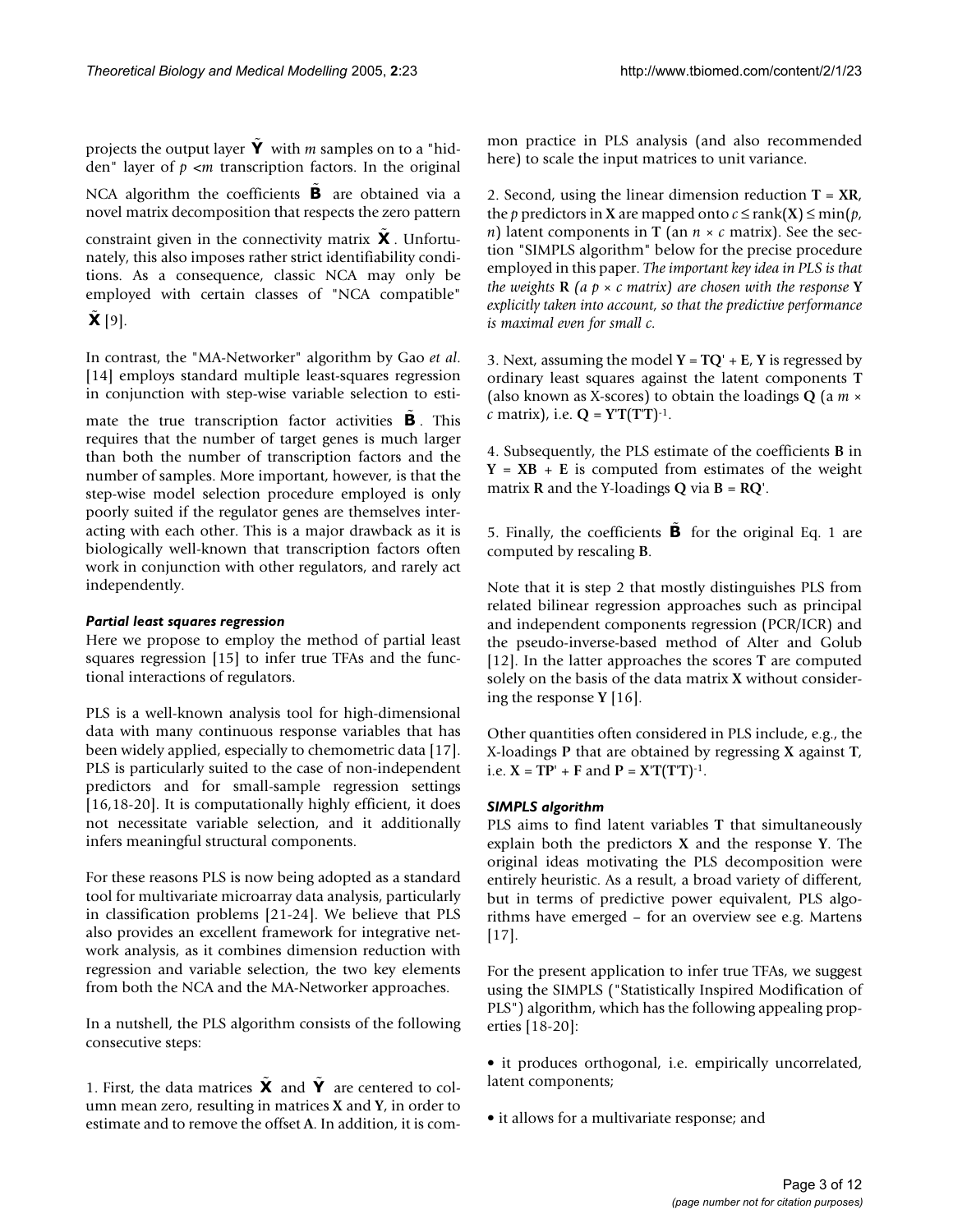• it optimizes a simple statistical criterion.

A further added advantage of SIMPLS is that it is also one of the most computationally efficient PLS algorithms.

We note that other PLS variants described in the literature have predictive power comparable to SIMPLS. However, these either provide orthogonal loadings rather than orthogonal latent components **T** (Martens' PLS), or they do not elegantly extend from 1-dimensional to *m*-dimensional responses **Y** in terms of their optimized objective function (NIPALS).

In SIMPLS, the latent components  $\mathbf{t}_1$ ,  $\mathbf{t}_2$ ,...,  $\mathbf{t}_c$  of the columns in **T** are inferred by sequentially estimating the column vectors  $\mathbf{r}_1$ ,...,  $\mathbf{r}_c$  of **R** according to the following criterion [20]:

1.  $\mathbf{r}_1$  is the unit vector (with  $|\mathbf{r}_1| = 1$ ) maximizing the length  $|Y' Xr_1|$  of the  $m \times 1$  covariance vector cov(**Y**, **t**<sub>1</sub>).

2. For all  $j = 2,...,c$ ,  $\mathbf{r}_j$  are the unit vectors (with  $|\mathbf{r}_j| = 1$ ) maximizing the length |**Y**' **Xr***<sup>j</sup>* | of the vector cov(**Y**, **t***<sup>j</sup>* ) sub-

ject to the orthogonality constraint  $\mathbf{t}_i \mathbf{t}_j = \mathbf{r}_i^{'} \mathbf{X}_i^{'} \mathbf{X}_j \mathbf{r}_j = 0$ for all  $i = 1,...,j - 1$ .

In the actual SIMPLS procedure, the weights **R** and the derived quantities **T** and **Q** are obtained by a Gram-Schmidt-type algorithm [18].

On a practical note, we would like to mention that in many implementations of SIMPLS (e.g. in the "pls.pcr" R package by Ron Wehrens, University of Nijmegen), conventions different from the above are used. In particular, the X-scores **T**\* returned will often be orthonormal (rather than orthogonal) and consequently the weights **R**\* will not have unit norm as in our case. For conversion, define

 $M = \text{diag}(|\mathbf{r}_1^*|,...,|\mathbf{r}_c^*|)$  and set  $T = T^*M^{-1}$ ,  $R = R^*M^{-1}$ ,  $Q =$ **Q**\***M**, and **P** = **P**\***M**. This provides orthogonal scores and unit-norm weights as assumed in our description of SIMPLS.

The resulting estimates of the matrices **B**, **T**, and **R** are now straightforward to interpret in terms of transcriptional reg-

ulation. **B** (and  $\tilde{\mathbf{B}}$ ) give the inferred activities of the  $p$ transcription factors in each of the *m* experiments. The inferred latent components **T** describe "meta"-transcription factors that combine related groups of transcription factors. **R** reflects the involvement of each of the *p* regulators in the *c* meta-factors.

# *Determining the number of PLS components*

A remaining aspect of PLS regression analysis is the optimal choice of the number *c* of latent components. If the maximal value  $c_{\text{max}}$  = rank(**X**) is chosen, then PLS becomes equivalent to principal components regression (PCR) with the same number of components, and if additionally *n* >*p* both PLS and PCR turn into ordinary least-squares multiple regression.

Hence, with PLS it is desirable to choose as small a value of *c* as possible without sacrificing too much predictive power. One straightforward statistical procedure to estimate this minimum value  $c_{\min}$  is the method of cross-validation, which proceeds as follows (cf. also refs. [25] and  $[26]$ :

1. Split the set of *n* genes randomly into 2 sets: a learning set containing 2/3 of the genes and a test set containing the remaining genes.

2. Use the learning set to determine the matrix of regression coefficients **B** for different values  $c = 1, 2, \ldots, c_{\text{max}}$ .

3. Predict the gene expression of the *n*/3 genes from the test set using **B** with the different values of *c*.

4. Repeat steps  $1-3 K = 100$  times and compute the mean squared prediction error for each *c*.

Subsequently, the value of *c* yielding the smallest mean squared prediction error is selected.

Alternatively, the optimal number of components may also be determined by considering the value of the criterion  $Z_i = |\mathbf{Y} \mathbf{t}_i|$  for a given latent component  $\mathbf{t}_i$ . If  $Z_i$  falls below an a priori specified threshold then  $c_{\min} = i$  is reached.

# **Discussion**

#### *Data sets*

Next, we illustrate the versatility of the proposed PLS approach to network component analysis by analyzing several real biomolecular data sets.

First, in order to validate the linear regression approach (Eq. 1) we reanalyzed hemoglobin data from Liao *et al.* [9]. Second, we analyzed two different *S. Cerevisiae* gene expression data sets in conjunction with a regulator-target connectivity matrix from the large-scale ChIP experiment of Lee *et al.* [2]. The yeast expression data investigated comprise a time series experiment from Spellman *et al*. [27] and a compilation of yeast stress response experiments from Gasch *et al.* [6,28]. Finally, we analyzed expression and connectivity data for an *E. Coli* regulatory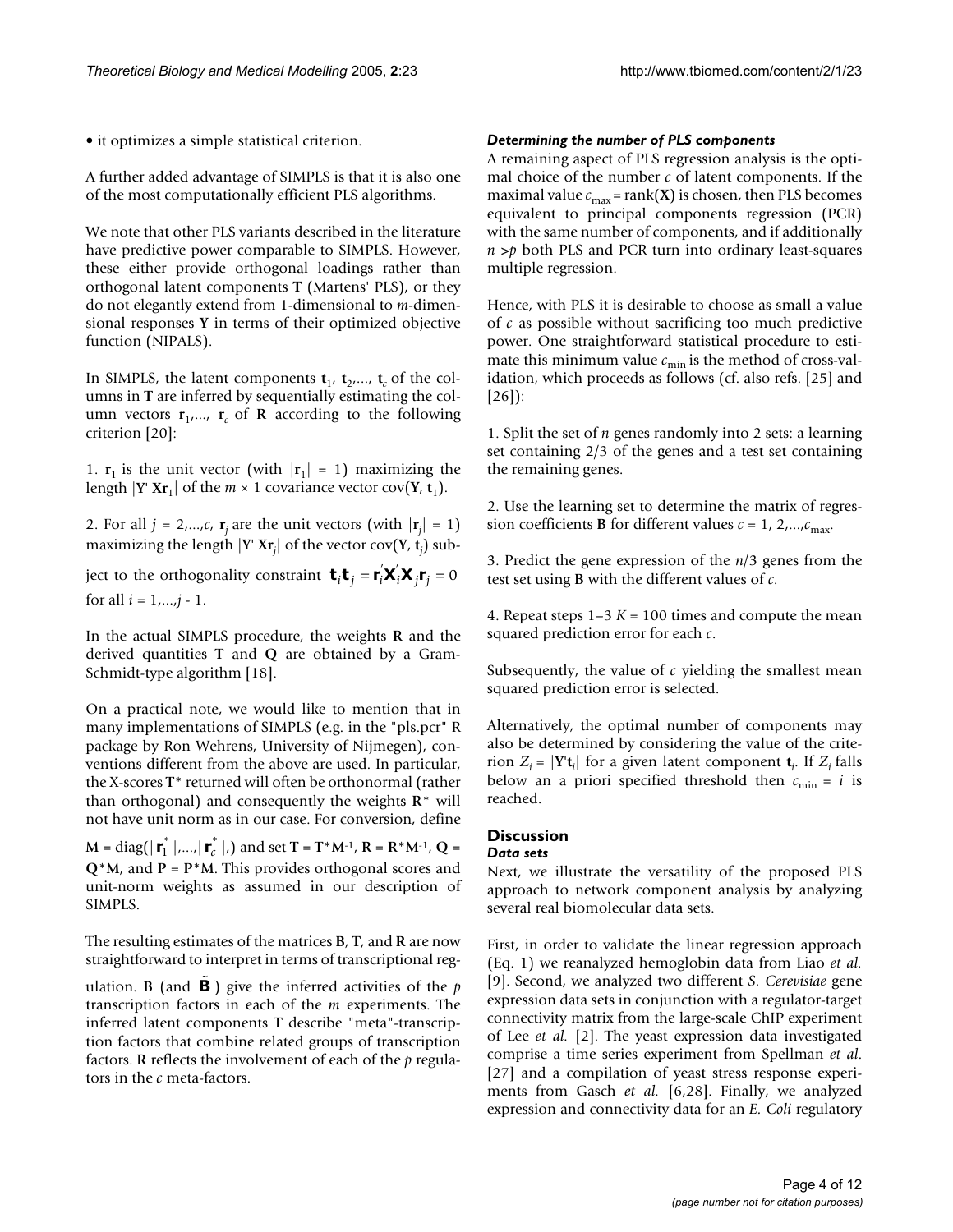<span id="page-4-0"></span>

# tion data set **Figure 1** Comparison of true (*top row*) and estimated (*bottom row*) spectra, as obtained by multivariate PLS regression from the valida-

Comparison of true (*top row*) and estimated (*bottom row*) spectra, as obtained by multivariate PLS regression from the validation data set.

network containing 100 genes and 16 transcription factors from Kao *et al.* [10]. The general characteristics of these four data sets are summarized in Table [1.](#page-5-0)

The data investigated were preprocessed as follows. The yeast ChIP data set [2] contains protein-DNA interaction data for 6270 genes and 113 transcription factors. It includes missing values that correspond to non-interacting gene-transcription factor pairs. Although ChIP data are essentially continuous, it is common practice to dichotomize them according to the *p*-values into discrete levels of interaction (0 or 1). In this study, we used data obtained at a *p*-value threshold of 0.001, as suggested by Lee *et al.* [2]. However, note that in contrast to the NCA method, dichotomization of the ChIP data is optional in our approach.

The Spellman *et al.* [27] microarray data originally contained the gene expression of 4289 genes at 24 time points during the cell-cycle. From these genes, a subset of 3638

are also contained in the Lee *et al.* [2] ChIP data set. Our analysis is based on these 3638 genes. Similarly, the Gasch expression data set [6,28] contains the expression of 2292 genes for 173 arrays corresponding to different stress conditions (e.g. heat shock, amino acid starvation, nitrogen depletion). Of these 2292 genes, a subset of 1993 overlap with the genes considered in the ChIP data.

The connectivity matrix for the *E. coli* data was compiled mainly by Kao *et al.* [10] from the RegulonDB [11] database. In addition, they incorporated a few corrections using literature data. The temporal *E. coli* expression data for 100 genes across 25 time points was also introduced in Kao *et al.* [10] and is publicly available at [http://](http://www.seas.ucla.edu/~liaoj/) [www.seas.ucla.edu/~liaoj/](http://www.seas.ucla.edu/~liaoj/).

## *Validation of the regression approach*

The hemoglobin data used in Liao *et al.* [9] for validation of the classic NCA approach have the advantage that the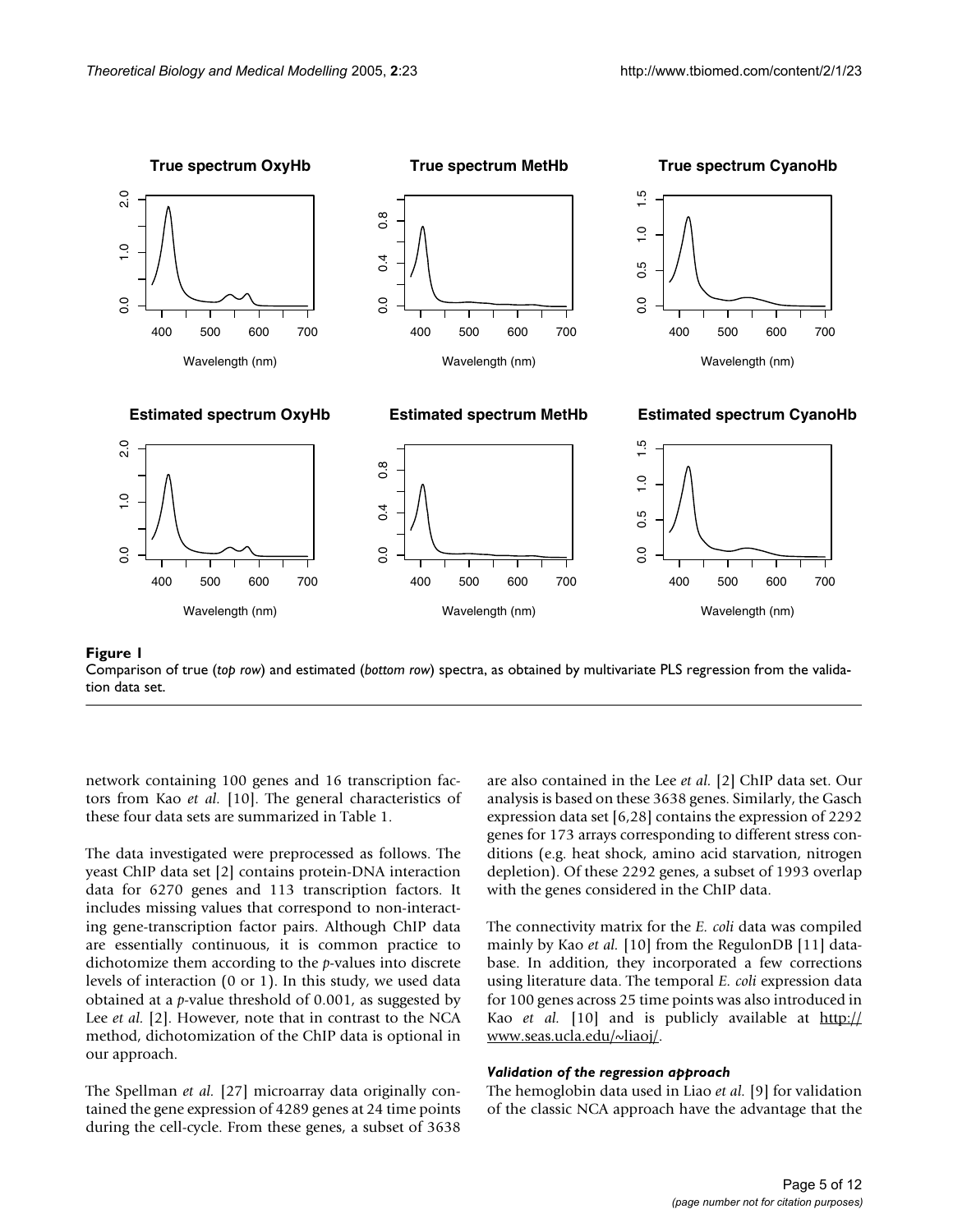<span id="page-5-1"></span>

## **Figure 2** *Top row:* Mean sum of squared prediction error for *E. Coli* and yeast data sets over 100 cross-validation runs

*Top row:* Mean sum of squared prediction error for *E. Coli* and yeast data sets over 100 cross-validation runs. *Bottom row:* maximized objective criterion for each PLS component.

| Data          | Reference | n    |       | m   | $L_{\text{min}}$ |
|---------------|-----------|------|-------|-----|------------------|
| Hemoglobin    | [9]       |      |       | 321 |                  |
| S. cerevisiae | [27]      | 3638 | l I 3 | 24  |                  |
| S. cerevisiae | [6, 28]   | 1993 | l I 3 | 173 |                  |
| E. coli       | [10]      | 100  | 16    | 23  |                  |

<span id="page-5-0"></span>**Table 1: Characteristics of the analyzed data sets.**

*Abbreviations*: *n*, number of genes; *p*, number of transcription factors; *m*, number of arrays resp. measurements.

true coefficients  $\tilde{\mathbf{B}}$  of the network model in Eq. 1 are known, and therefore can be directly compared with the inferred values.

for classic NCA but not for PCA and ICA interpretations of Eq. 1. This discrepancy can be explained by the fact the neither PCA nor ICA explicitly takes account of the response **Y**, whereas NCA and PLS do.

Reanalyzing these data, it is straightforward to show (see Figure [1\)](#page-4-0) that the true regression coefficients can be recovered exactly by multivariate regression (of which PLS is a special case). According to Liao *et al.* [9], this is also true

#### *PLS components and Y-loadings*

Subsequently, we determined the minimum number of PLS components for the yeast and *E. coli* data sets using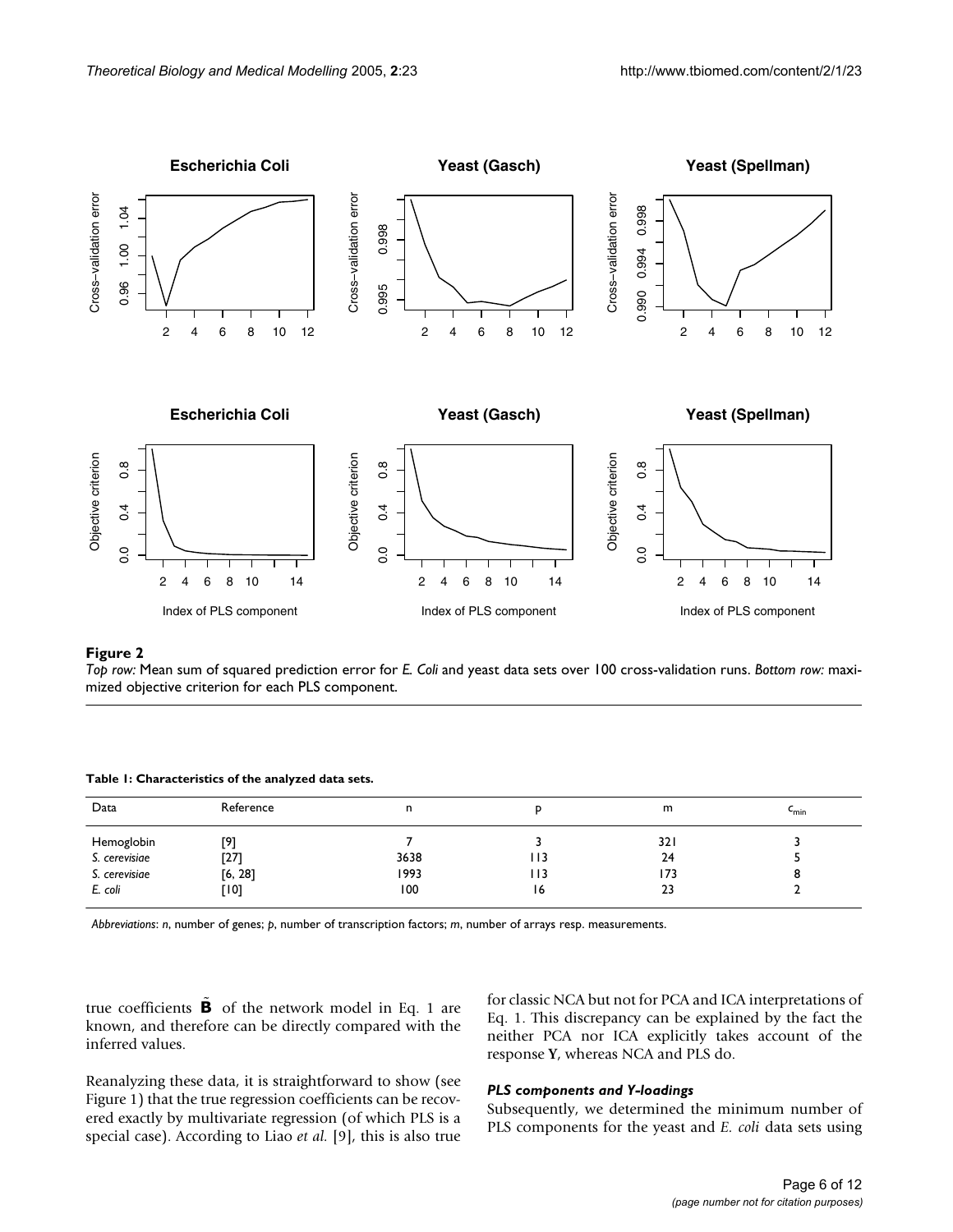cross-validation. The results are plotted in Figure [2](#page-5-1) (top) after normalization (the mean cross-validation error with one PLS component is set to one). As can be seen from Figure [2](#page-5-1), the minimal mean cross-validation error is obtained with 5 PLS components for the Spellman data, 8 PLS components for the Gasch data and 2 PLS components for the *E. coli* data. For comparison, the (normalized) objective criterion |**Y**'**t***<sup>i</sup>* | of the SIMPLS algorithm is also represented on Figure [2](#page-5-1) (bottom) for different numbers of PLS components. These results are in good agreement with the cross-validation error: it increases when PLS components with a low objective criterion are added.

The *Y*-loadings contained in the *m* × *c* matrix **Q** give the projection of the *c* "meta"-transcription factors for each of the *m* experiments. As can be seen from Figure [3](#page-7-0) for the Spellman data, both the first and the third meta-factors explain the periodic part of the expression data, but with different phases. The second meta-factor corresponds to small oscillations with very short period, whereas the fourth and fifth meta-factors reflect long-time trends (slow and step-wise increasing, respectively). Using Fisher's *g*-test as proposed in Wichert *et al.* [29], we detected statistically relevant periodicity for the four first meta-factors. In Figure [3,](#page-7-0) the *Y*-loadings are also represented for the *E. coli* data. Whereas the projection of the first meta-factor is approximately constant over time, the projection of the second meta-factor increases strongly and (almost) uniformly. Thus, in both data sets, the PLS algorithm allows us to extract meta-factors from the data corresponding to distinct latent trends.

For the Gasch data, the *m* experiments do not correspond to different time points but to 13 different stress conditions (see Gasch *et al.* [28] for further details, and Table [2](#page-8-0) for the list of conditions). In this case the *Y*-loadings may be interestingly analyzed using Wilcoxon's rank sum test. For each condition *k* and each meta-factor *j*, we tested the  $H_0$  hypothesis that the median of the projection of the *j*-th meta-factor is the same in condition *k* as in all the other conditions  $({1,\dots, k-1, k+1,\dots, 13})$ . In this situation, Wilcoxon's rank sum test is preferable to the well-known two-sample *t*-test, because some of the conditions include only a very small number of experiments. The results obtained with a *p*-value threshold of 0.05 are displayed in Table [2.](#page-8-0) The entries 1 and 0 correspond to significant and non-significant (FDR adjusted) *p*-values, respectively. As can be seen from Table [2](#page-8-0), each PLS component carries a particular pattern of associated significant conditions, indicating that the meta-factors capture a distinct *direction* of the data.

#### *Inferred transcription factor activities*

One of the main objectives of our PLS-based approach is to estimate the true transcription factor activities (TFAs).

Although all the TFAs can be estimated in the same way for the three data sets, we display only the evolution over time of a few interesting TFAs for the two time series data sets (i.e. the Spellman and the *E. coli* data).

The TFAs (top) and expression profiles (bottom) of 4 wellknown cell-cycle regulators are depicted in Figure [4](#page-8-1) for the Spellman data. The TFAs of MCM1, SWI4, SWI5 and ACE2 show highly periodic patterns, which is consistent with common biological knowledge. In contrast, the *expression* profiles of MCM1 and SWI4 are not periodic (this can be confirmed by Fisher's *g*-test [29]). On the other hand, the expression profiles of SWI5 and ACE2 are periodic, though not with the same phase as the inferred TFAs. This may indicate either an inhibiting or a phase-shift effect of the transcription factors on the regulated genes.

The remainder of the TFAs and the regulated genes were also tested for periodicity using the *g*-test [29]. After FDR adjustment of the *p*-values, we found that 62 of the 113 transcription factors (= 55%) in the Spellman/Lee data have significantly periodic TFAs at the level 0.05. In contrast, only 804 of the 4289 genes (= 19%) exhibit significantly periodic expression profiles.

For the *E. coli* data the time profiles of the estimated TFAs of the 16 transcription factors are represented in Figure [5.](#page-9-0) The TFAs of ArcA, GatR, Lrp, PhoB, PurR, RpoS decrease over time, those of CRP, CysB, FadR, IcIR, NarL, RpoE, TrpR and TyrR remain approximately constant and those of FruR and LeuO increase strongly. This is consistent with previous results obtained by NCA [10]. We point out, however, that unlike NCA our approach may be applied to any arbitrary network topology, whereas the present *E. coli* network was chosen specifically to meet the NCA compatibility criteria [9].

As can be seen already from the few examples depicted in Figure [4,](#page-8-1) the TFAs do not always correlate with the respective expression profiles. We tested this for all the transcription factors of which the expression profiles were also included in the data sets. For the Gasch data, we found that only 63 from the 90 available transcription factors exhibit expression profiles that are correlated with TFAs (at the level 0.05 with FDR *p*-value adjustment). For the Spellman time series data, none of the 78 available TFAexpression profile pairs are correlated. These results clearly indicate that methods investigating transcriptional regulation with expression data as their sole basis are likely to miss potentially important regulation activities.

#### *Gene-regulator coupling factors*

Another topic of interest is the identification of false positives in ChIP data. Following Gao *et al.* [14] we investigate this problem using Pearson's correlation test. For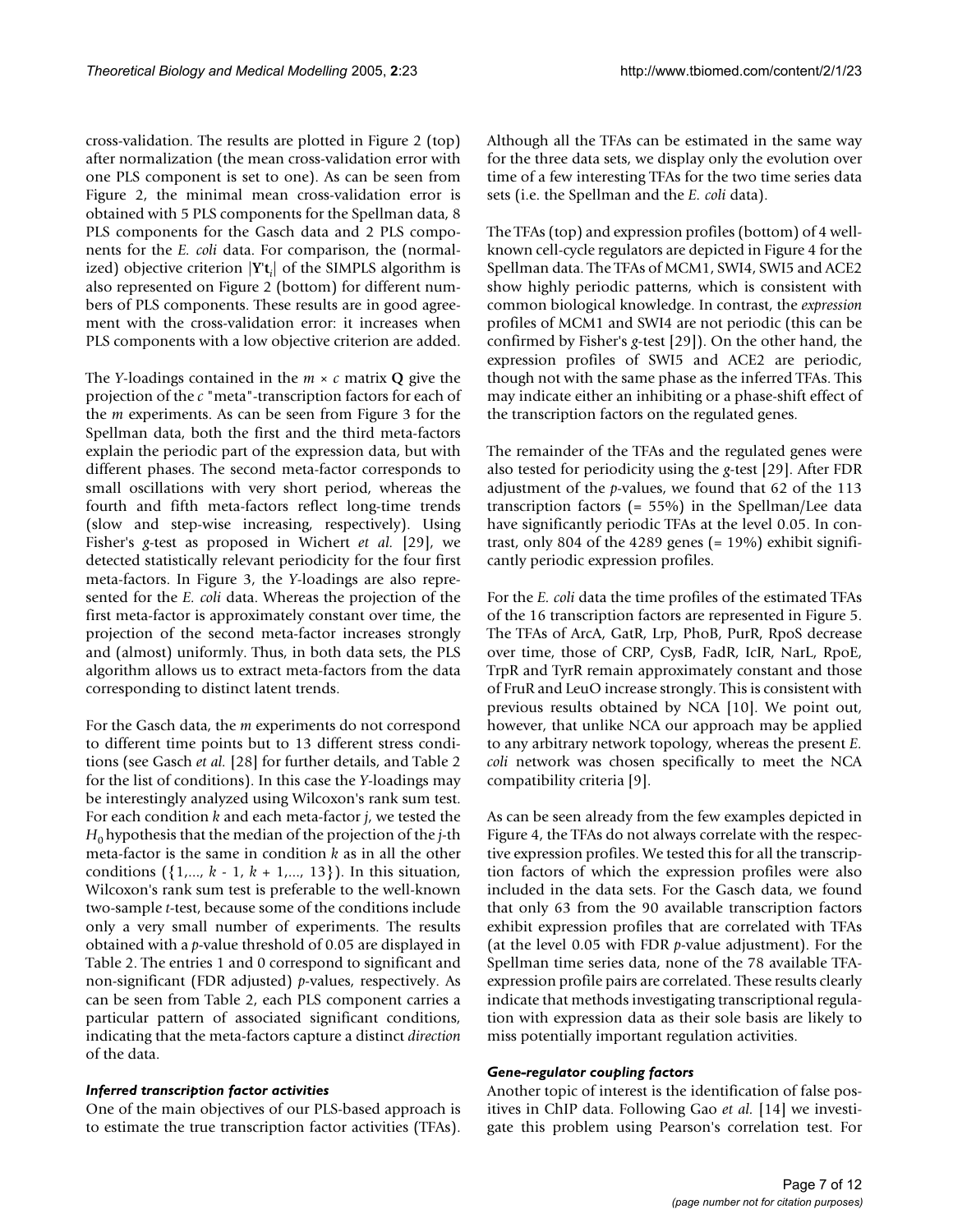<span id="page-7-0"></span>



each supposed gene-transcription factor pair (according to the dichotomized ChIP data) we test if the inferred TFA is significantly correlated with the expression profile of the regulated gene. For the Gasch data, we find that 73% of the 1495 gene-transcription factor pairs are correct (i.e. the TFA is significantly correlated with the expression profile at the 0.05 level with FDR *p*-value adjustment). The concordance with the ChIP connectivity information is much worse for the Spellman data, where only 32% of the 2535 gene-transcription factor pairs are significantly correlated.

We should like to add as a note of caution that the lack of correlation between TFA and target gene needs to be viewed as specific to the microarray study investigated. Other expression experiments may activate different pathways and thus produce different patterns of correla-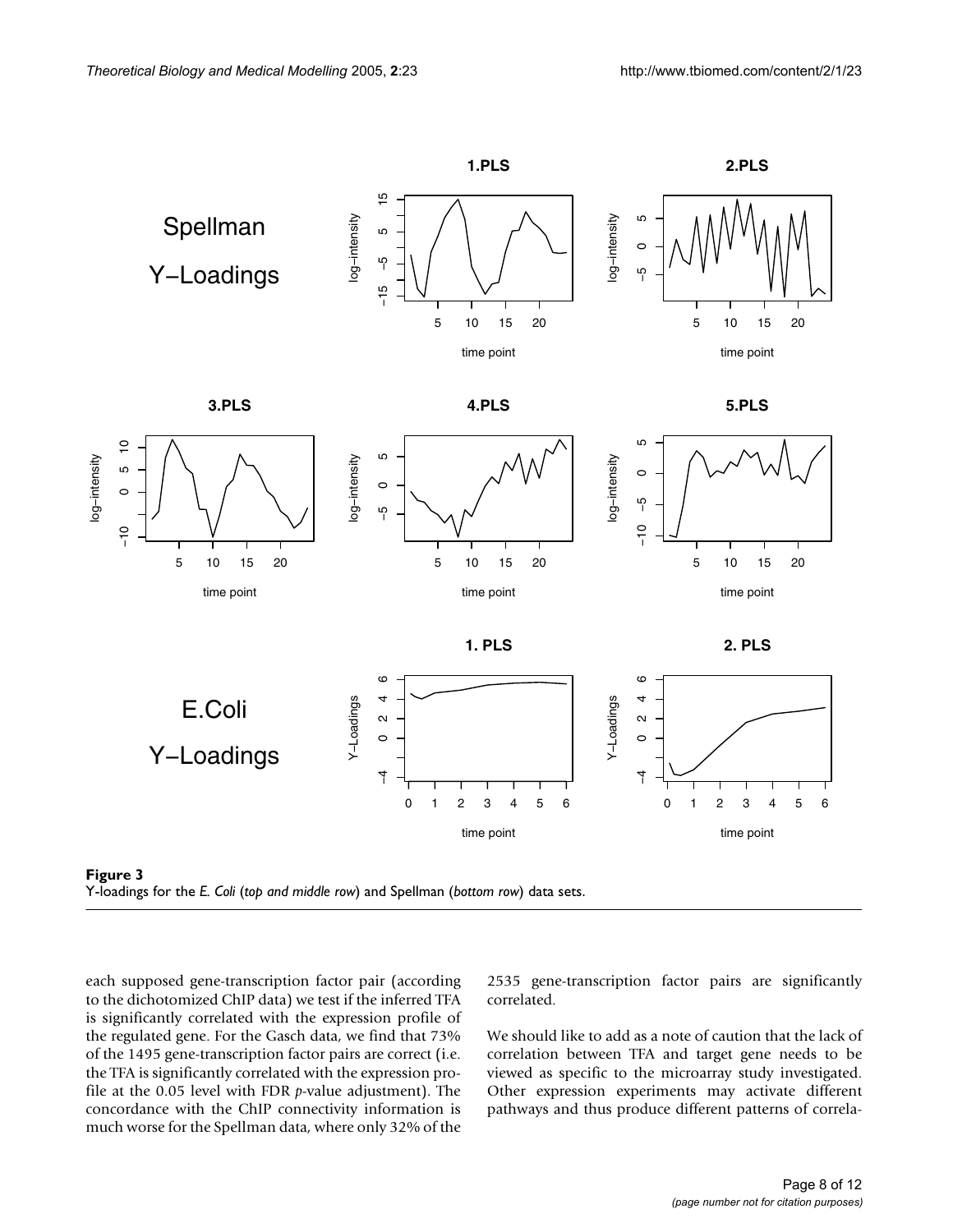| Condition \ PLS Component   |   |          | 3 | 4 | 5. | 6 |   | 8 | Arrays           |
|-----------------------------|---|----------|---|---|----|---|---|---|------------------|
| Heat shock                  | 0 | $\Omega$ | 0 | 0 | 0  | 0 | 0 |   | $1 - 9, 12 - 15$ |
| Variable temperature shocks |   |          |   |   |    |   |   |   | $21 - 25$        |
| Hydrogen peroxide           |   |          |   |   |    |   |   |   | $36 - 45$        |
| Menadione                   |   |          |   |   |    |   |   |   | $46 - 54$        |
| DTT                         |   |          |   | O |    |   |   |   | $55 - 69$        |
| Diamide                     |   |          |   |   |    |   |   |   | $70 - 77$        |
| Sorbitol osmotic shock      |   |          |   | ŋ |    |   |   |   | 78-89            |
| Amino acid starvation       |   |          |   |   |    |   |   |   | $91 - 95$        |
| Nitrogen depletion          |   |          |   |   |    |   |   |   | $96 - 105$       |
| Diauxic shift               |   |          |   |   |    |   |   |   | $106 - 112$      |
| Stationary phase            |   |          |   |   |    |   |   |   | $113 - 134$      |
| Continuous carbon sources   |   |          |   |   |    |   |   |   | $148 - 160$      |
| Continuous temperatures     |   | 0        | O | 0 |    |   |   |   | $161 - 173$      |

<span id="page-8-0"></span>

<span id="page-8-1"></span>

#### **Figure 4** Time profiles of the TFAs ( respective gene expression measurements ( *top row*) of four well-known cell-cycle *bottom row*) transcription factors from the Spellman data compared to the

Time profiles of the TFAs (*top row*) of four well-known cell-cycle transcription factors from the Spellman data compared to the respective gene expression measurements (*bottom row*).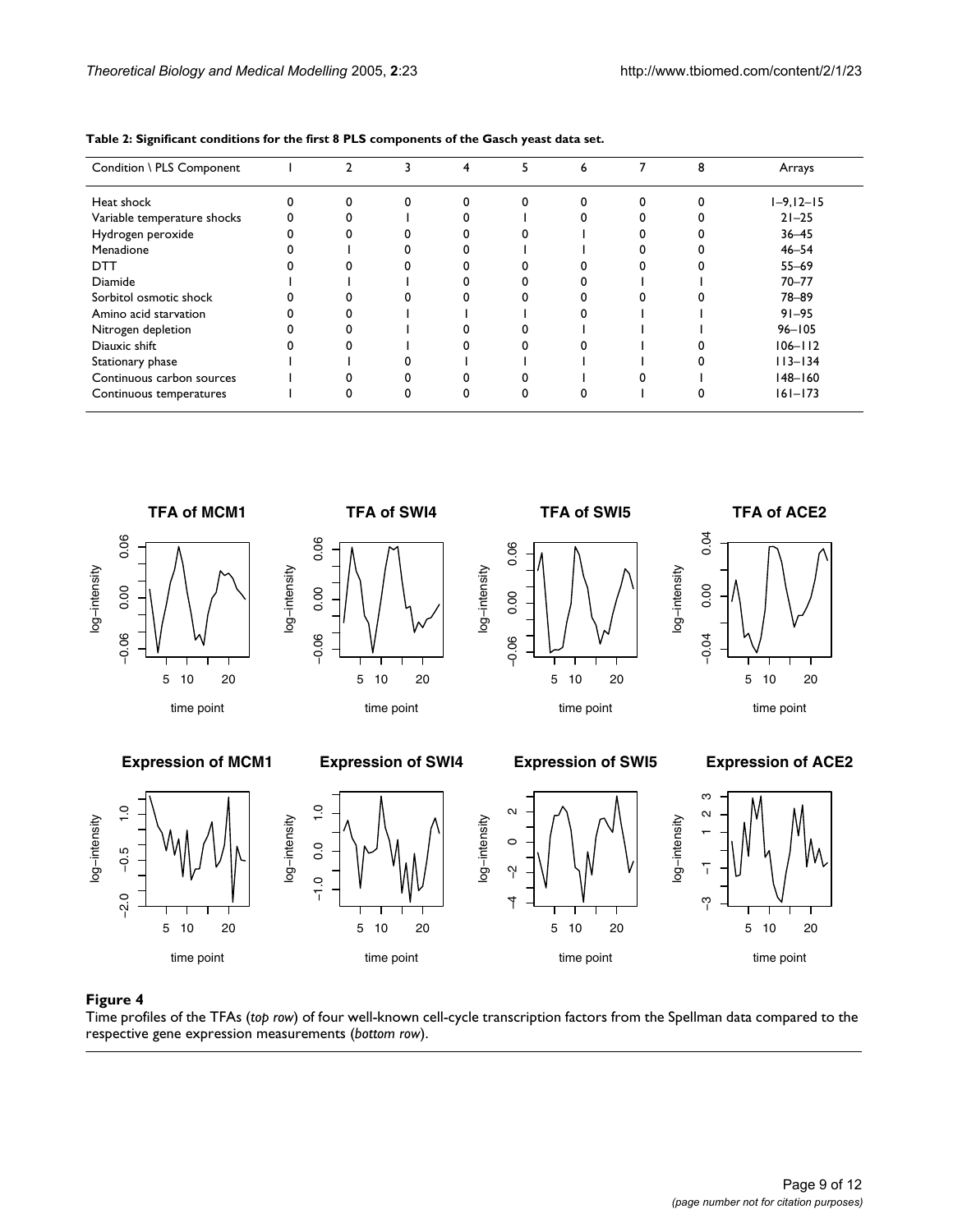<span id="page-9-0"></span>

**Figure 5** 

Time profiles of the 16 estimated TFAs (*E. Coli* data).

tion in conjunction with the ChIP connectivity information.

# **Conclusion**

Network component analysis combines microarray data with ChIP data with the aim of enhancing the estimation of regulator activities and of connectivity strengths. In this paper we have presented an approach to NCA based on partial least squares, a computationally efficient statistical regression tool.

Our PLS framework allows several drawbacks, inherent both in the classic NCA methods based on matrix decomposition and in the MA-Networker algorithm, to be over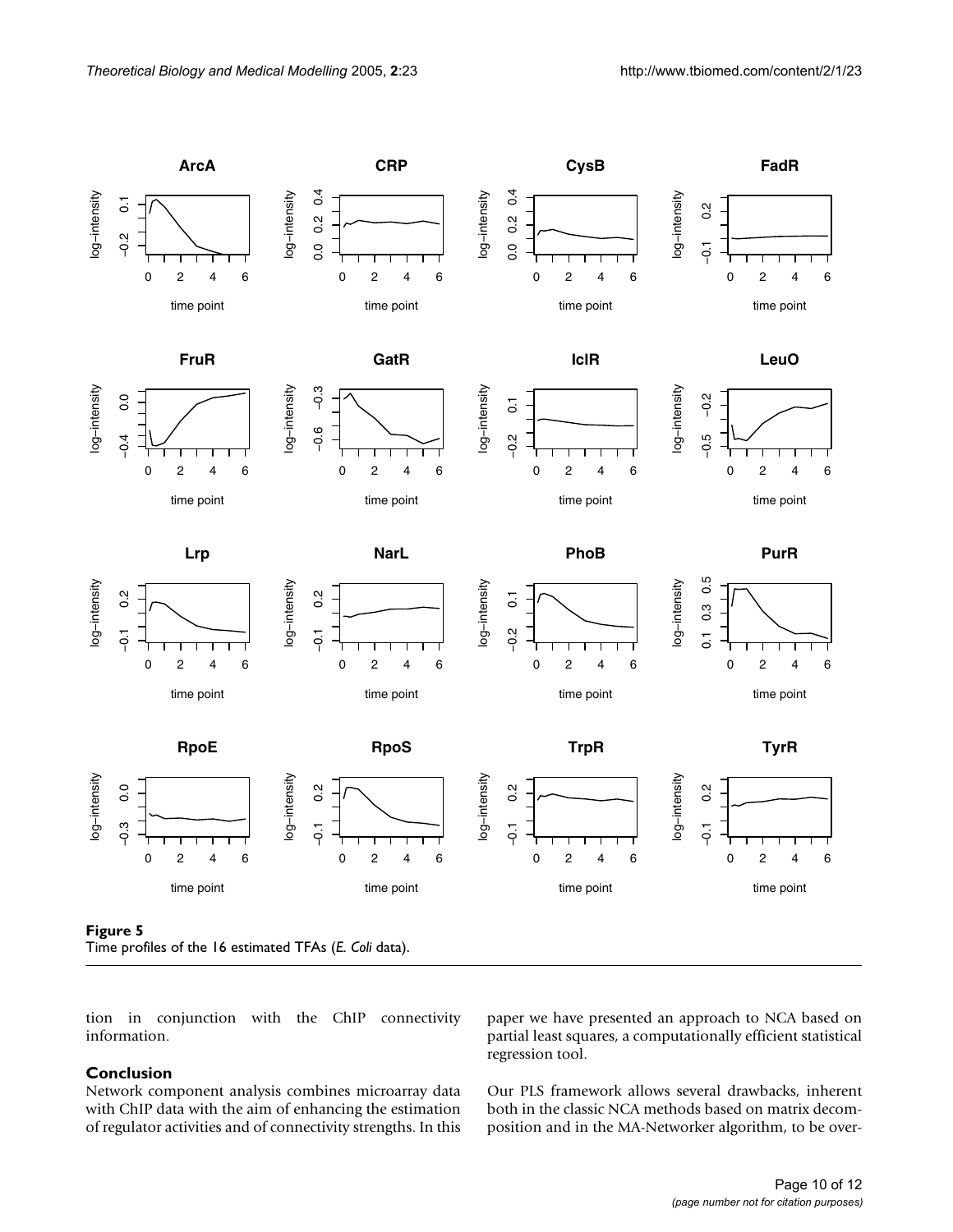come. Its simplicity (no iterative step, no variable selection, no stochastic search) and its flexibility (no distributional assumptions, no topological constraints, no conditions on the dimensions) compared to competing approaches make it particularly attractive as an integrative method for analyzing complex regulatory networks. Moreover, the PLS algorithm not only extracts information on gene-regulator and on TFA-expression profile pairs but also identifies coherent meta-factors reflecting the main directions of variation of the data, taking

account both of the expression ( $\tilde{\mathbf{Y}}$ ) and the connectivity information ( $\tilde{\mathbf{X}}$ ).

Our analysis of biological data shows the versatility of our PLS approach and at the same time dramatically confirms the need for a combined expression-ChIP analysis for inferring regulation. Particularly striking are the sometimes drastic differences between the measured transcription levels and the PLS-inferred transcription activities. According to Segal *et al.* [6], some transcription factors may also not be active in all conditions. Note that this assumption is also automatically taken into account by our approach.

NCA in general, and the present PLS-based variant in particular, may be criticized for relying on a simple linear model - see Buchler *et al.* [30] and Setty *et al.* [31] for counter-examples. Therefore, more elaborate regression approaches such as generalized linear models (GLMs) or generalized additive models (GAMs) may be required to further enhance our current understanding of how best to model the complex structures governing genetic networks.

[*Note added in proof:* See Yang *et al.* [32] for a related study in the sister journal BMC Genomics.]

# **Authors' contributions**

A.-L.B. performed all the data analysis and simulations. Both authors jointly developed the methodology, wrote the manuscript, and approved of the final version.

## **Appendix: Computer program**

All algorithms have been implemented in the R language [33]. A corresponding R package "plsgenomics" developed by the authors is available for download from the CRAN archive <http://cran.r-project.org>.

# **Acknowledgements**

We thank Eran Segal and James Liao for kindly providing the *Saccharomyces cerevisiae* data and the hemoglobin data, respectively. We also thank the anonymous referees for useful comments. This work was supported by the Deutsche Forschungsgemeinschaft (DFG) through an Emmy-Noether research grant to K.S. and the Sonderforschungsbereich 386.

#### **References**

- 1. Ren B, Robert F, Wyrick JJ, Aparicio O, Jennings EG, Simon I, Zeitlinger J, Schreiber J, Hannett N, Kanin E, Volkert TL, Wilson CJ, Bell SP, Young RA: **[Genome-wide location and function of DNA bind](http://www.ncbi.nlm.nih.gov/entrez/query.fcgi?cmd=Retrieve&db=PubMed&dopt=Abstract&list_uids=11125145)[ing proteins.](http://www.ncbi.nlm.nih.gov/entrez/query.fcgi?cmd=Retrieve&db=PubMed&dopt=Abstract&list_uids=11125145)** *Science* 2000, **290:**2306-2309.
- 2. Lee TI, Rinaldi NJ, Robert F, Odom DT, Bar-Joseph Z, Gerber GK, Hannett NM, Harbison CT, Thompson CM, Simon I, Zeitlinger J, Jennings EG, Murray HL, Gordon DB, Ren B, Wyrick JJ, Tagne JB, Volkert TL, Fraenkel E, Gifford DK, Young RA: **[Transcriptional Regula](http://www.ncbi.nlm.nih.gov/entrez/query.fcgi?cmd=Retrieve&db=PubMed&dopt=Abstract&list_uids=12399584)[tory Networks in Saccharomyces cerevisiae.](http://www.ncbi.nlm.nih.gov/entrez/query.fcgi?cmd=Retrieve&db=PubMed&dopt=Abstract&list_uids=12399584)** *Science* 2002, **298:**799-804.
- 3. Iyer VR, Horak CE, Scafe CS, Botstein D, Snyder M, Brown PO: **[Genomic binding sites of the yeast cell-cycle transcription](http://www.ncbi.nlm.nih.gov/entrez/query.fcgi?cmd=Retrieve&db=PubMed&dopt=Abstract&list_uids=11206552) [factors SBF and MBF.](http://www.ncbi.nlm.nih.gov/entrez/query.fcgi?cmd=Retrieve&db=PubMed&dopt=Abstract&list_uids=11206552)** *Nature* 2001, **409:**533-538.
- 4. van Steensel B, Delrow J, Bussemaker HJ: **[Genomewide analysis of](http://www.ncbi.nlm.nih.gov/entrez/query.fcgi?cmd=Retrieve&db=PubMed&dopt=Abstract&list_uids=12601174) Drosophila GAGA factor target genes reveals context-<br>dependent DNA-binding.** Proc Natl Acad Sci USA 2003, Proc Natl Acad Sci USA 2003, **100:**2580-2585.
- 5. Harbison CT, Gordon DB, Lee TI, Rinaldi NJ, Macisaac KD, Danford TW, Hannett NM, Tagne JB, Reynolds DB, Yoo J, Jennings EG, Zeitlinger J, Pokholok DK, Kellis M, Rolfe PA, Takusagawa KT, Lander ES, Gifford DK, Fraenkel E, Young RA: **[Transcriptional regulatory](http://www.ncbi.nlm.nih.gov/entrez/query.fcgi?cmd=Retrieve&db=PubMed&dopt=Abstract&list_uids=15343339) [code of a eukaryotic genome.](http://www.ncbi.nlm.nih.gov/entrez/query.fcgi?cmd=Retrieve&db=PubMed&dopt=Abstract&list_uids=15343339)** *Nature* 2004, **431:**99-104.
- 6. Segal E, Shapira M, Regev A, Pe'er D, Botstein D, Koller D, Friedman N: **[Module networks: identifing regulatory modules and their](http://www.ncbi.nlm.nih.gov/entrez/query.fcgi?cmd=Retrieve&db=PubMed&dopt=Abstract&list_uids=12740579) [condition-specific regulators from gene expression data.](http://www.ncbi.nlm.nih.gov/entrez/query.fcgi?cmd=Retrieve&db=PubMed&dopt=Abstract&list_uids=12740579)** *Nature Genetics* 2003, **34:**166-176.
- 7. Xiong M, Li J, Fang X: **[Identification of genetic networks.](http://www.ncbi.nlm.nih.gov/entrez/query.fcgi?cmd=Retrieve&db=PubMed&dopt=Abstract&list_uids=15020486)** *Genetics* 2004, **166:**1037-1052.
- 8. Li Z, Chan C: **[Extracting novel information from gene expres](http://www.ncbi.nlm.nih.gov/entrez/query.fcgi?cmd=Retrieve&db=PubMed&dopt=Abstract&list_uids=15283978)[sion data.](http://www.ncbi.nlm.nih.gov/entrez/query.fcgi?cmd=Retrieve&db=PubMed&dopt=Abstract&list_uids=15283978)** *Trends Biotechnol* 2004, **22:**381-383.
- 9. Liao JC, Boscolo R, Yang YL, Tran LM, Sabatti C, Roychowdhury VP: **[Network component analysis: reconstruction of regulatory](http://www.ncbi.nlm.nih.gov/entrez/query.fcgi?cmd=Retrieve&db=PubMed&dopt=Abstract&list_uids=14673099) [signals in biological systems.](http://www.ncbi.nlm.nih.gov/entrez/query.fcgi?cmd=Retrieve&db=PubMed&dopt=Abstract&list_uids=14673099)** *Proc Natl Acad Sci USA* 2003, **100:**15522-15527.
- 10. Kao KC, Yang YL, Boscolo R, Sabatti C, Roychowdhury V, Liao JC: **[Transcriptome-based determination of multiple transcrip](http://www.ncbi.nlm.nih.gov/entrez/query.fcgi?cmd=Retrieve&db=PubMed&dopt=Abstract&list_uids=14694202)tion regulator activities in Escherichia coli by using network [component analysis.](http://www.ncbi.nlm.nih.gov/entrez/query.fcgi?cmd=Retrieve&db=PubMed&dopt=Abstract&list_uids=14694202)** *Proc Natl Acad Sci USA* 2004, **101:**641-646.
- 11. Salgado H, Santos-Zavaleta A, Gama-Castro S, Millan-Zarate D, Diaz-Peredo E, Sanchez-Solano F, Perez-Rueda E, Bonavides-Martinez C, Collado-Vides J: **[RegulonDB \(version 3.2\): transcriptional reg](http://www.ncbi.nlm.nih.gov/entrez/query.fcgi?cmd=Retrieve&db=PubMed&dopt=Abstract&list_uids=11125053)[ulation and operon organization in Escherichia coli K-12.](http://www.ncbi.nlm.nih.gov/entrez/query.fcgi?cmd=Retrieve&db=PubMed&dopt=Abstract&list_uids=11125053)** *Nucleic Acids Res* 2001, **29:**72-74.
- 12. Alter O, Golub GH: **[Integrative analysis of genome-scale data](http://www.ncbi.nlm.nih.gov/entrez/query.fcgi?cmd=Retrieve&db=PubMed&dopt=Abstract&list_uids=15545604) [by using pseudoinverse projection predicts novel correlation](http://www.ncbi.nlm.nih.gov/entrez/query.fcgi?cmd=Retrieve&db=PubMed&dopt=Abstract&list_uids=15545604) [between DNA replication and RNA transcription.](http://www.ncbi.nlm.nih.gov/entrez/query.fcgi?cmd=Retrieve&db=PubMed&dopt=Abstract&list_uids=15545604)** *Proc Natl Acad Sci USA* 2004, **101:**16577-16582.
- 13. Kato M, Hata N, Banerjee N, Futcher B, Zhang MQ: **[Identifying](http://www.ncbi.nlm.nih.gov/entrez/query.fcgi?cmd=Retrieve&db=PubMed&dopt=Abstract&list_uids=15287978) [combinatorial regulation of transcription factors and binding](http://www.ncbi.nlm.nih.gov/entrez/query.fcgi?cmd=Retrieve&db=PubMed&dopt=Abstract&list_uids=15287978) [motifs.](http://www.ncbi.nlm.nih.gov/entrez/query.fcgi?cmd=Retrieve&db=PubMed&dopt=Abstract&list_uids=15287978)** *Genome Biology* 2004, **5:**R56.
- 14. Gao F, Foat BC, Bussemaker HJ: **[Defining transcriptional net](http://www.ncbi.nlm.nih.gov/entrez/query.fcgi?cmd=Retrieve&db=PubMed&dopt=Abstract&list_uids=15113405)[works through integrative modeling of mRNA expression](http://www.ncbi.nlm.nih.gov/entrez/query.fcgi?cmd=Retrieve&db=PubMed&dopt=Abstract&list_uids=15113405) [and trasncription factor binding data.](http://www.ncbi.nlm.nih.gov/entrez/query.fcgi?cmd=Retrieve&db=PubMed&dopt=Abstract&list_uids=15113405)** *BMC Bioinformatics* 2004, **5:**31.
- 15. Wold S, Martens H, Wold H: **The multivariate calibration method in chemistry solved by the PLS method.** In *Proc. Conf. Matrix Pencils, Lecture Notes in Mathematics* Edited by: Ruhe A, Kagstrom B. Heidelberg: Springer Verlag; 1983:286-293.
- 16. Frank IE, Friedman JH: **A statistical view of some chemometrics regression tools.** *Technometrics* 1993, **35:**109-135.
- 17. Martens H: **Reliable and relevant modelling of real world data: a personal account of the development of PLS regression.** *Chemom Intell Lab Syst* 2001, **58:**85-95.
- 18. de Jong S: **SIMPLS: An alternative approach to partial least squares regression.** *Chemom Intell Lab Syst* 1993, **18:**251-253.
- 19. Braak CJFT, de Jong S: **The objective function of partial least squares regression.** *J Chemometrics* 1998, **12:**41-54.
- 20. de Jong S, Wise BM, Ricker NL: **Canonical partial least squares and continuum power regression.** *J Chemometrics* 2001, **15:**85-100.
- 21. Datta S: **[Exploring relationships in gene expressions: a partial](http://www.ncbi.nlm.nih.gov/entrez/query.fcgi?cmd=Retrieve&db=PubMed&dopt=Abstract&list_uids=11763996) [least squares approach.](http://www.ncbi.nlm.nih.gov/entrez/query.fcgi?cmd=Retrieve&db=PubMed&dopt=Abstract&list_uids=11763996)** *Gene Expression* 2001, **9:**249-255.
- 22. Nguyen D, Rocke DM: **[Tumor classification by partial least](http://www.ncbi.nlm.nih.gov/entrez/query.fcgi?cmd=Retrieve&db=PubMed&dopt=Abstract&list_uids=11836210) [squares using microarray gene expression data.](http://www.ncbi.nlm.nih.gov/entrez/query.fcgi?cmd=Retrieve&db=PubMed&dopt=Abstract&list_uids=11836210)** *Bioinformatics* 2002, **18:**39-50.